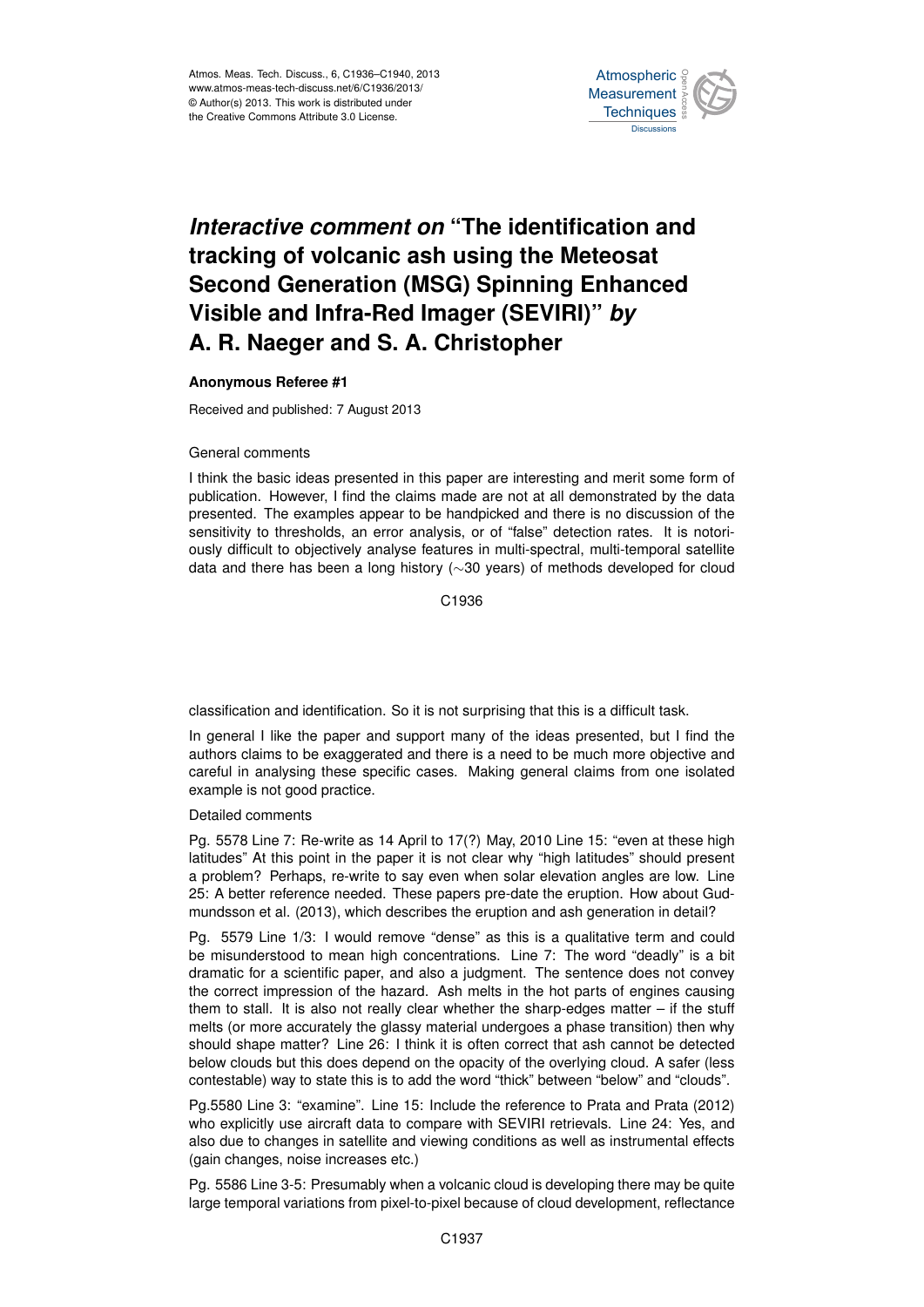and temperature changes. If this is discussed later, ignore this comment here. Line 7: I suppose a land/sea mask is used but it is not stated here. (I see it is stated later). Line 24: Actually every 5 mins over Europe. Line 10 onwards: This is an interesting approach. I would think that the minimum 0.6  $\mu$ m reflectance is quite a well-behaved parameter and could even be modeled quite well.

Pg.5588 Line 21 onwards: It is not always the case that ash appears less bright than meteorological cloud. Also, "mixing" within the large SEVIRI field of view will, in general produce a continuous distribution of reflectances. Line 13: Surely the correct reference here is Prata (1989) who showed the effect theoretically and called it "reverse" absorption. Line 17: Shouldn't this test be applied in a time-dependent manner? Actually, it hasn't (yet) been stated what the time validity of this approach is. For example, north of 67 degrees N from September to March there is no daylight and so maybe no "daytime". Line 23: I realize that it can be quite difficult to be quantitative concerning ash amounts, but for readers with little experience of this, the terms "thin", "moderate" and "thick" are not very helpful. Perhaps, the authors can decide themselves what they mean by these terms? For example, they could just say they refer to "thin" ash as ash with an AOD<0.1 (or whatever) and thick ash as AOD>1.0 (or whatever). It is accepted that mass loadings below 0.2 g m-2 are generally undetectable by the IR technique and are also below the safe limit for aviation, so this could be labeled as "thin" ash.

Pg. 5590 Line 1-2: Be careful not to rely on just one example. There are many ash clouds that appear as bright or brighter than meteorological clouds. Line 7: This test must certainly be incorrect in some circumstances. When a volcanic eruption column is developing, the cloud top temperature is quite closely related to its height. In fact considerable undercooling is often observed for vigorous eruptions. So temperatures less than 240 K may still represent very opaque ash clouds. Line 18 onwards: SO2 absorbs at 8.7  $\mu$ m and so does ash. How do these effects influence this test?

Section 3.5 I am a little surprised that there is not some discussion of time of day. All of the tests that rely on temporal information also involve a change in solar conditions.

C1938

Near the terminator this should be especially serious. I think some kind of statement here about the time validity of the scheme should be stated. It also seems clear that the tests could easily have a pixel dependent behaviour – since from a geostationary platform every pixel is fixed.

Pg. 5595 Line 19: This sentence is unnecessary, as desert dust is not being discussed. In the interests of "keeping it brief" I suggest remove this. Line 23: Again I think the Gudmundsson et al. (2013) is a better reference here.

Pg. 5596 Line 15 onwards: The discussion here concerning ash identification over Germany using SEVIRI on 19 April is very unconvincing. By this time most of the ash had already been transported south of Germany and any ash now over Europe was of very low concentration and was most likely recirculated and not "fresh ash" from the volcano. There is no evidence in satellite data or from modeling runs that fresh ash was arriving over Germany on 19 April. Fig. 4c, which I assume the authors are referring to, shows orange colours in many places over Europe including large parts of Germany, all along the south coast of Norway, along the southern coast of France and in the Channel, Bay of Biscay and further westwards. It is not sensible to pick out a coincidence of ash identification with an aircraft measurement without also understanding what all the other identifications are. Are these real? It needs also to be made clear what the authors mean by "moderate" ash. My view is that this ash was very low concentration (less than 0.2 g m-2) and posed no threat to aviation at all. No only was it not detected by the conventional scheme but it was recirculated ash at low altitudes (likely) and had been airborne since initial emission 3-4 days before. The Caliop data curtain is also unconvincing. The aerosol subtype (not shown in the paper but available on-line) is classed as "not applicable" or as "smoke" just below 44 ◦N, but south of 44 ◦N there is also aerosol identified between 19–24 ◦N (over the desert), the aerosol subtype is classed as dust. Thus it could equally be hypothesized that the aerosol detection is for dust, smoke or more generally haze. This is a very important aspect because if this new algorithm is accurate, then it identifies more ash